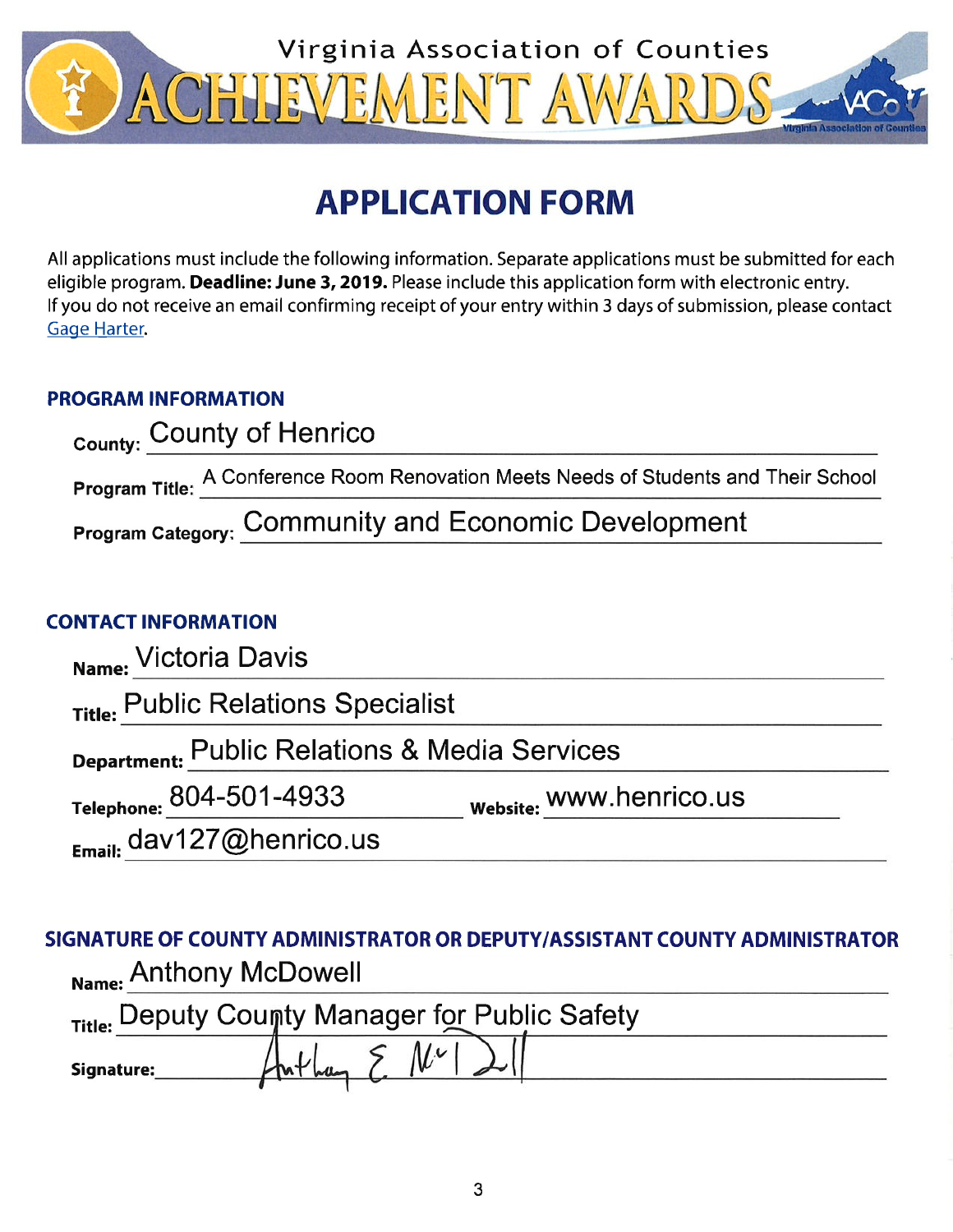#### **Program Overview**

The electricity, carpentry and masonry departments within the Advanced Career Education (ACE) Center at Highland Springs High School in Henrico County, Va. guided their students to make trade theory a reality as they collaborated to create a new community room for the school. Preliminary stages of the project were all student-centered and included research on building codes and safety procedures, setting goals, and creating teams. Within teams, members completed tasks like creating blueprints, timetables, and process structures for each department. Finally, the work of building began in which skills and tools were modeled, emulated, and practiced. Students saw the result of their hard work and collaboration: a new conference room for the ACE Center at Highland Springs, in which they can take great school pride and a sense of accomplishment.

#### **Problem/Challenge/Situation Faced by Locality**

The school's conference room lacked sufficient meeting space for larger groups. For example, those working on students' individualized education programs would have to meet in the school's library, rendering the library unavailable to students during meeting times. By using a hallway area that ended with two rarely-used closets, the ACE students expanded the school's conference room and gained hands-on skills and trade experience in the process. The conference room is now able to host larger meetings and is also more aesthetically pleasing.

#### **How Program Fulfilled Awards Criteria**

This was an innovative win/win solution to create a needed high-quality space while providing students with hands-on experience. The students' pride in their work is matched only by the school's pride in its new facility.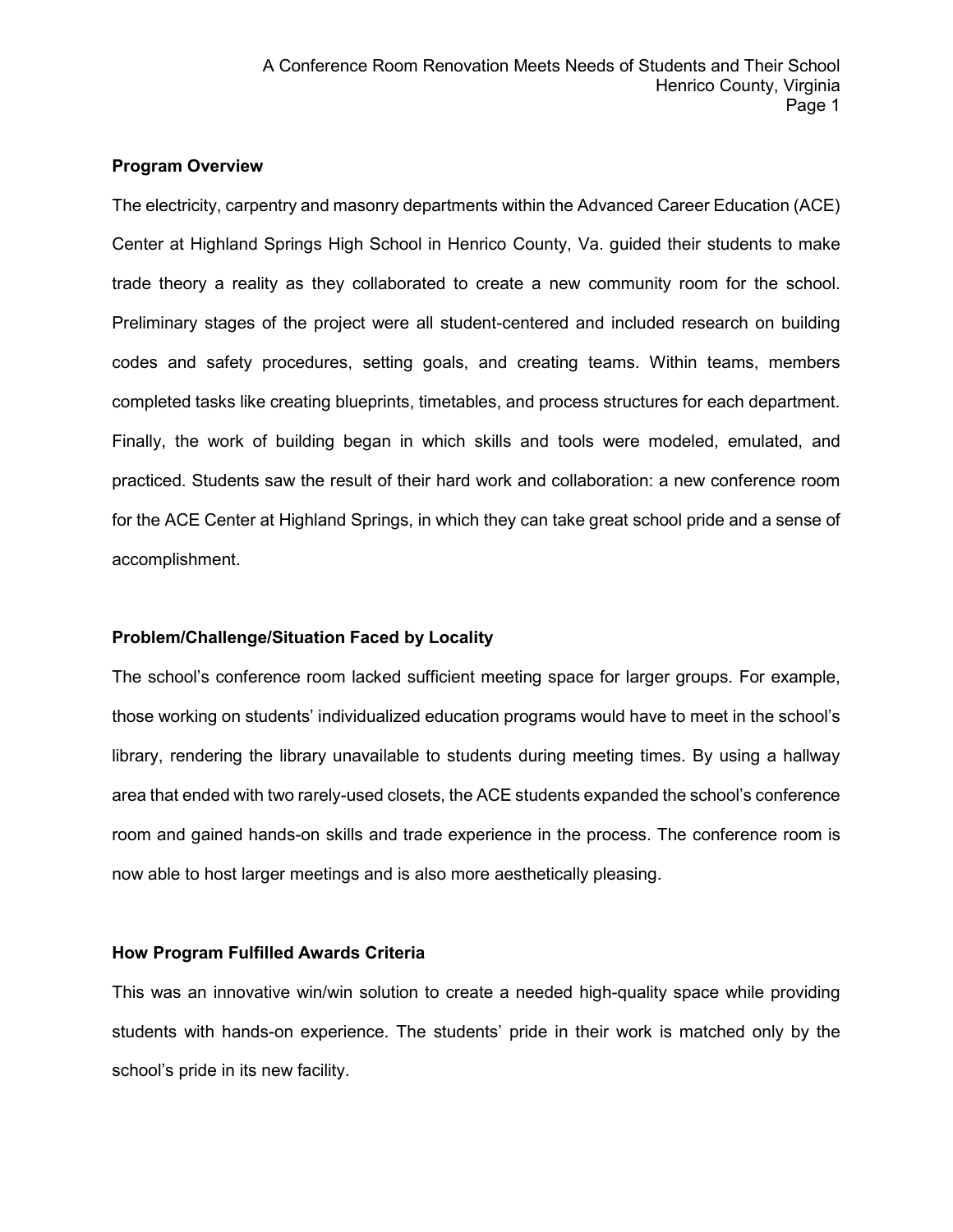#### **How Program Was Carried Out**

The ACE Center at Highland Springs was built in 1970, and it has never been renovated. The main office area has been home to a small, 132-square-foot conference room. This room was mostly used for individual conferences with students, but it was too small to hold larger groups. Students, teachers, and administrators at the ACE Center often need to meet with industry professionals and other community groups, but without an adequate conference room, these meetings had to be held in the school's library. This required that the library to be closed to students at various times.

The objectives of the renovation project were both instructional and practical. The practical objective was to repurpose unused space to create a more welcoming, state-of-the-art conference room. Students in carpentry, electricity, masonry, and computer systems were involved in all phases of the project from planning to execution and problem-solving. Teachers in these disciplines created classroom lessons to facilitate student learning and then supported students in the application-phase during the project.

With the support of their teachers, carpentry and masonry students created a blueprint for the new space in February 2017. This blueprint added 60 square feet to the room's footprint. With the approval of Henrico County Public Schools' (HCPS) Department of Construction and Maintenance, construction began in March 2017.

In preparation for the project, carpentry students built a temporary wall to contain debris and protect the main office area during construction. Masonry and carpentry students completed demolition, including removing an existing cinderblock wall and carefully demolishing two closets, taking care not to damage the doorjamb or any electrical infrastructure. After completing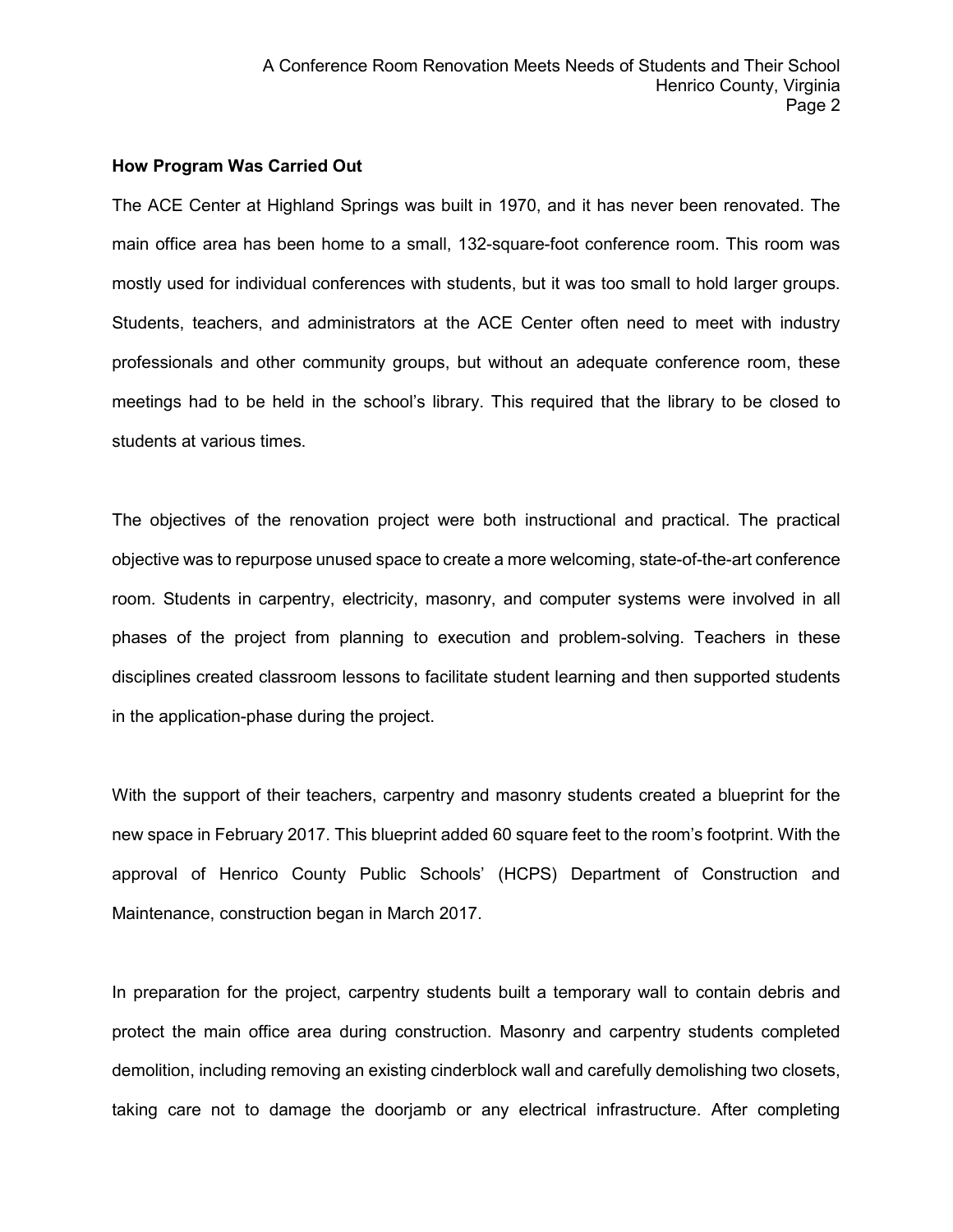demolition work, these students moved the doorjamb and built a new wall connecting the conference room to the principal's office.

After the footprint of the room was framed, students from an electrical class rewired existing light fixtures, wired new fixtures, and added new outlets to meet current building code requirements. Computer systems students completed the room's infrastructure by installing the necessary network cabling for ethernet and Cisco phone-access. The project was completed in April 2017, with paint and the addition of a 57-inch television. A new conference table for the room was built by a summer class in furniture-building.

Light fixtures, ceiling tiles and paint for the project were provided by HCPS. The school division outsourced installation of the room's carpet and baseboard. All other labor was completed by ACE Center students, under the guidance and supervision of their teachers. This project is the true embodiment of the ACE Center at Highland Springs' motto: "Where Theory Meets Practice."

#### **Financing and Staffing**

The school budget did not contain funding for renovations to the administration area of the school by a private company, so the school administration creatively turned to the ACE students to tackle the conference room expansion project. The total cost of the program was minimal. Labor costs were essentially zero, as all demolition, electrical, masonry and carpentry work was completed by students. Minimal costs were incurred for the laying of the carpet and baseboard. Materials were the largest expense of the project, but those expenses were minimal since some of the costliest materials, such as doors, were reused.

The total cost of materials for the project was about \$400, which included ceiling tiles, two new lighting fixtures, paint, cinderblocks and new light switches. The original doors, door jams and